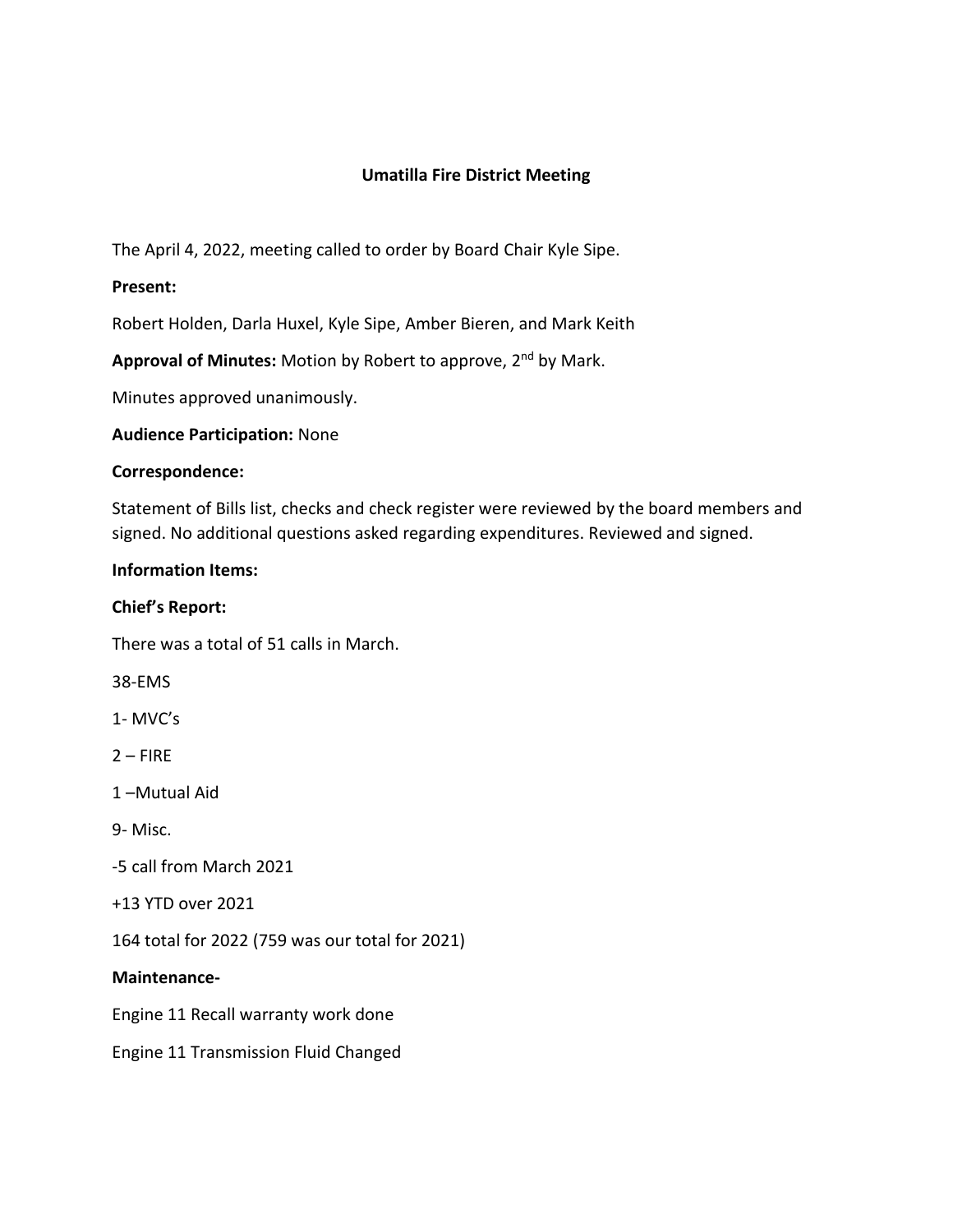Response delays-

2203060121 not dispatched

2203170247 dispatched to Hermiston vs Hat Rock for mutual aid of CPR in progress

2203290284 No Active issued

# **Training-**

Target Solutions

Blood Born Pathogens

SCBA Mask up Drills

Policy Training

Hydrants

Ladders

Fire Behavior Video's

Scene Size Up

NFPA 1500 Hazmat Transportation

NFPA 1550 Hazmat Spill Prevention & Control

Master Stream

#### **Recruitment/Retention-**

#### **General-**

- o B Shift presentation at Riverside High School for Senior Classes, Postponed at Irrigon High School due to Fire and attempting to schedule with Umatilla High School
- o Dakota Paola received his Pumper Operator Certification
- o Ethan Brown received his Advanced EMT Certification

#### **Upcoming Activities-**

#### **Volunteer Report: N/A**

#### **Old Business:**

- **1.** Chief Hiring Process- Interviews will be held April 21st
- **2.** Budget 2022-2023 Firefighter Pay Matrix pay matrix presented for Firefighters and Senior Firefighters to increase wages for 2022-2023. When originally hiring we were low in our scale and knew we would need to adjust at some point. To put us into a comparable range with departments who run similar callsfor service, it was presented to do so now. These pay scales still account for years of service and incentives on